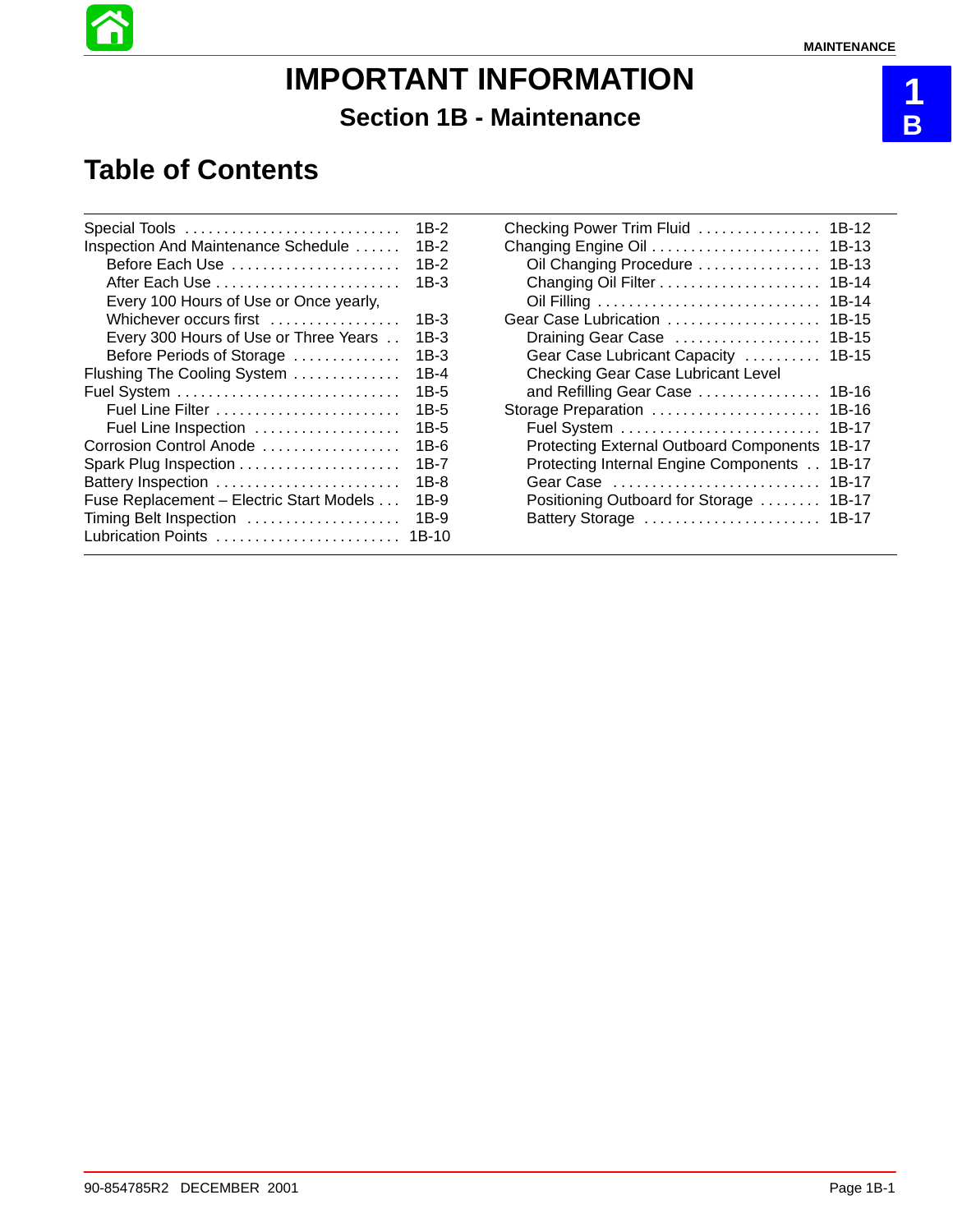

## **Special Tools**

1. Crankcase Oil Pump P/N 90265A2.



2. Oil Filter Wrench (P/N 91-802653).



55851

## **Inspection And Maintenance Schedule**

To keep your outboard in the best operating condition, it is important that your outboard receive the periodic inspections and maintenance listed in the Inspection and Maintenance Schedule. We urge you to keep it maintained properly to ensure the safety of you and your passengers and retain its dependability.

## **WARNING**

**Neglected inspection and maintenance service of your outboard or attempting to perform maintenance or repair on your outboard if you are not familiar with the correct service and safety procedures could cause personal injury, death, or product failure.**

### **Before Each Use**

- 1. Check engine oil level.
- 2. Check that lanyard stop switch stops the engine.
- 3. Visually inspect the fuel system for deterioration or leaks.
- 4. Check outboard for tightness on transom.
- 5. Check steering system for binding or loose components.
- 6. Visually check steering link rod fasteners for proper tightness.
- 7. Check propeller blades for damage.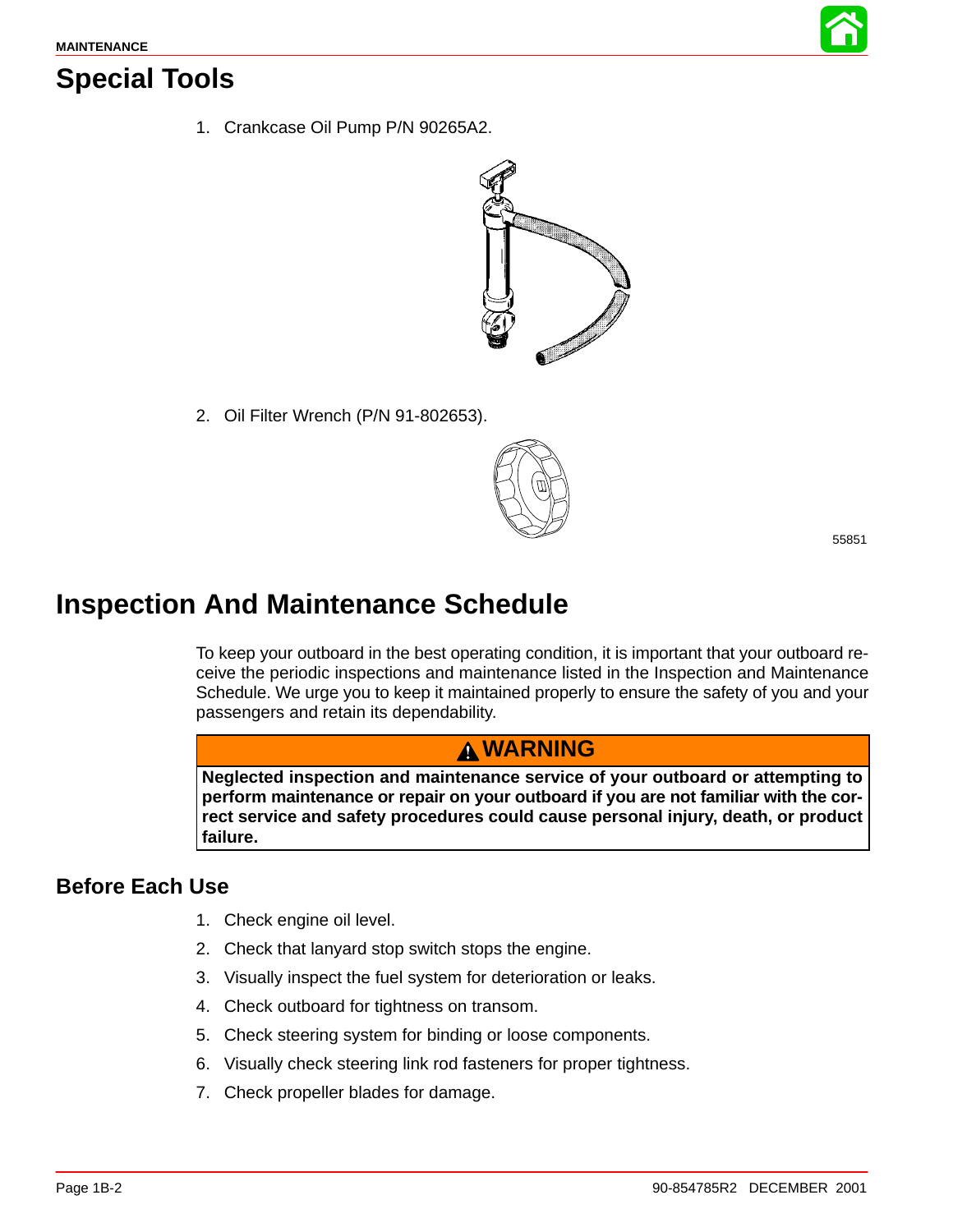## **After Each Use**

- 1. Flush out the outboard cooling system if operating in salt or polluted water.
- 2. Wash off all salt deposits and flush out the exhaust outlet of the propeller and gear case with fresh water if operating in salt water.

### **Every 100 Hours of Use or Once yearly, Whichever occurs first**

- 1. Lubricate all lubrication points. Lubricate more frequently when used in salt water.
- 2. Change engine oil and replace the oil filter. The oil should be changed more often when the engine is operated under adverse conditions such as extended trolling.
- 3. Inspect thermostat visually for corrosion, broken spring, and to determine that the valve is completely closed at room temperature. If questionable, inspect thermostat as outlined in Section 4B **"Thermostat**".
- 4. Inspect and clean spark plugs.
- 5. Check engine fuel filter for contaminants.
- 6. Adjust carburetor(s) (if required).
- 7. Check engine timing setup.
- 8. Check corrosion control anodes. Check more frequently when used in salt water.
- 9. Drain and replace gear case lubricant.
- 10. Lubricate splines on the drive shaft.
- 11. Check and adjust valve clearance, if necessary.
- 12. Check power trim fluid.
- 13. Inspect battery.
- 14. Check control cable adjustments.
- 15. Inspect timing belt.
- 16. Remove engine deposits with Power Tune Engine Cleaner.
- 17. Check tightness of bolts, nuts, and other fasteners.

#### **Every 300 Hours of Use or Three Years**

1. Replace water pump impeller (more often if overheating occurs or reduced water pressure is noted).

#### **Before Periods of Storage**

1. Refer to Storage procedure (this section).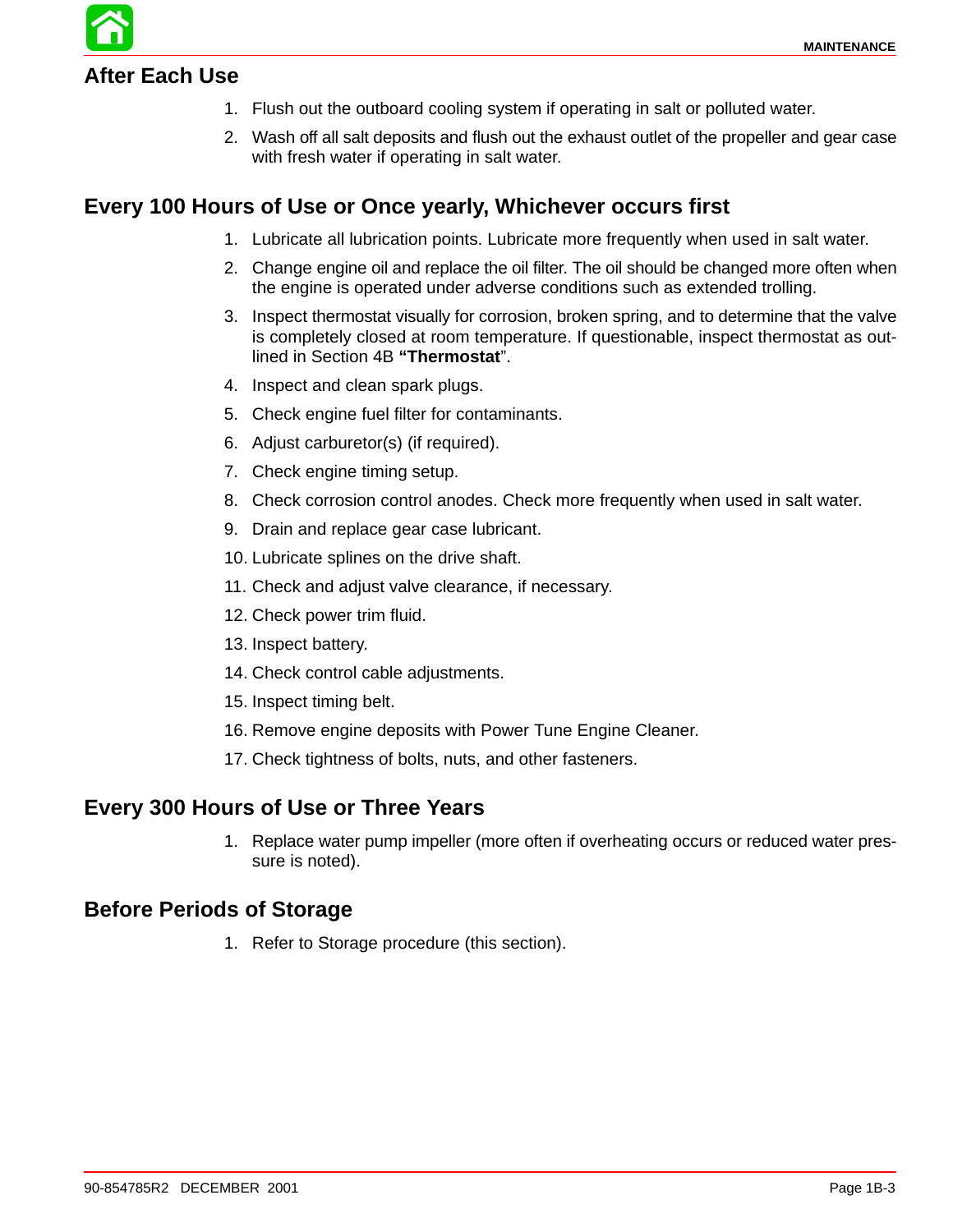

# <span id="page-3-0"></span>**Flushing The Cooling System**

Flush the internal water passages of the outboard with fresh water after each use in salt, polluted or muddy water. This will help prevent a buildup of deposits from clogging the internal water passages.

**IMPORTANT: The engine must be run during flushing in order to open the thermostat and circulate water through the water passages.**

**NOTE:** You can have the outboard tilted or in the vertical operating position during flushing.

### **WARNING**

**To avoid possible injury when flushing, remove the propeller. Refer to Propeller Replacement.**

- 1. Place the outboard in either the operating position (vertical) or in a tilted position.
- 2. Remove propeller (refer to Propeller Replacement).
- 3. Thread a water hose into the rear fitting. Partially open the water tap (1/2 maximum). Do not open the water tap all-the-way, as this allows a high-pressure flow of water.



**a -** Water Hose

**b -** Rear Fitting

#### **IMPORTANT: Do not run engine above idle when flushing.**

- 4. Shift outboard into neutral. Start the engine and flush the cooling system for at least 5 minutes. Keep engine speed at idle.
- 5. Stop the engine. Turn off the water and remove hose. Reinstall the propeller.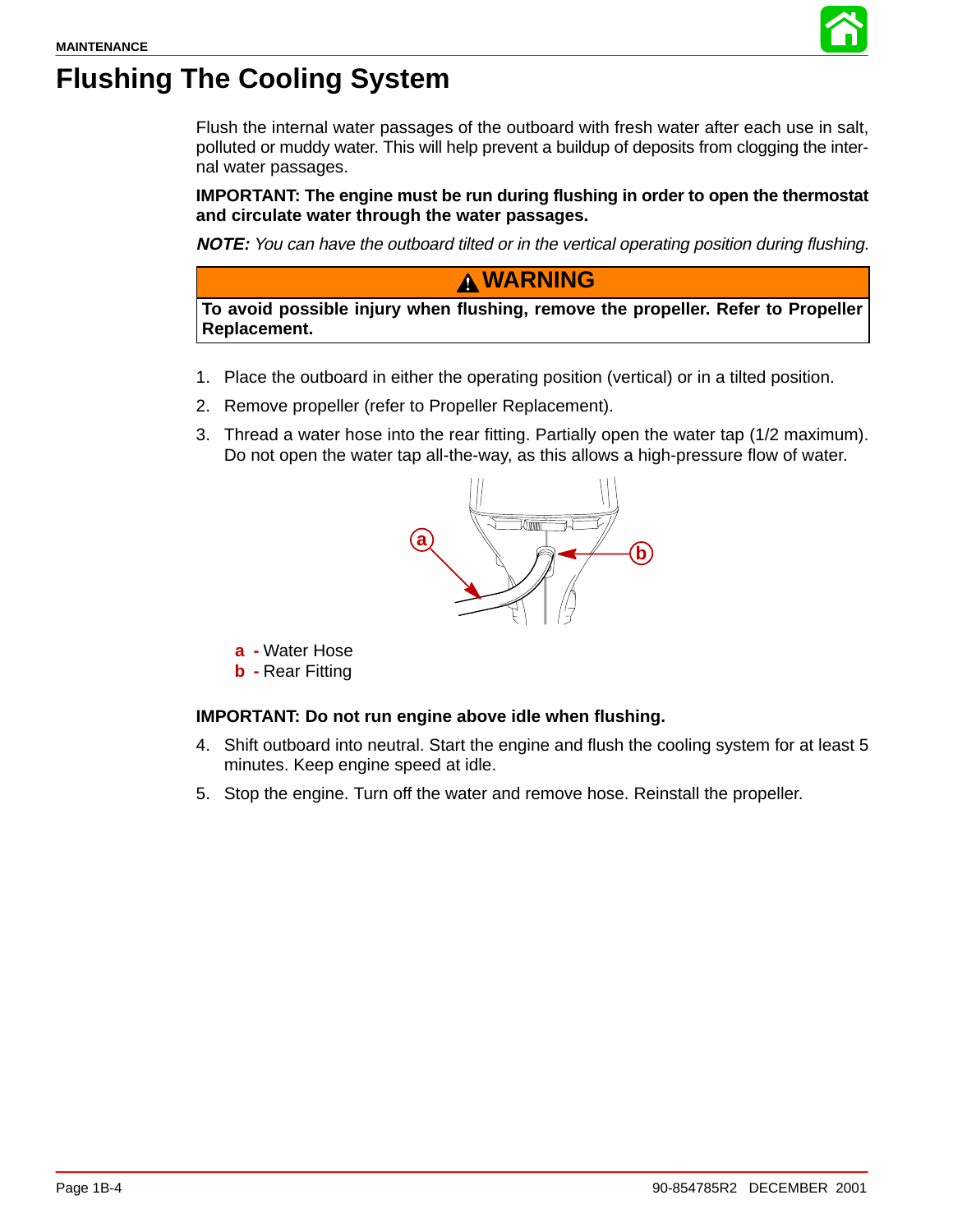

## **WARNING**

**Avoid serious injury or death from gasoline fire or explosion. Carefully follow all fuel system service instructions. Always stop the engine and DO NOT smoke or allow open flames or sparks in the area while servicing any part of the fuel system.**

Before servicing any part of the fuel system, stop engine and disconnect the battery. Drain the fuel system completely. Use an approved container to collect and store fuel. Wipe up any spillage immediately. Material used to contain spillage must be disposed of in an approved receptacle. Any fuel system service must be performed in a well ventilated area. Inspect any completed service work for sign of fuel leakage.

## **Fuel Line Filter**



55771

- **a -** Fuel Line Filter
- 1. Inspect the fuel line filter. If the filter appears to be contaminated, remove and replace.

#### **IMPORTANT: Visually inspect for fuel leakage from the filter connections by squeezing the primer bulb until firm, forcing fuel into the filter.**

#### **Fuel Line Inspection**

Visually inspect the fuel line and primer bulb for cracks, swelling, leaks, hardness, or other signs of deterioration or damage. If any of these conditions is found, the fuel line or primer bulb must be replaced.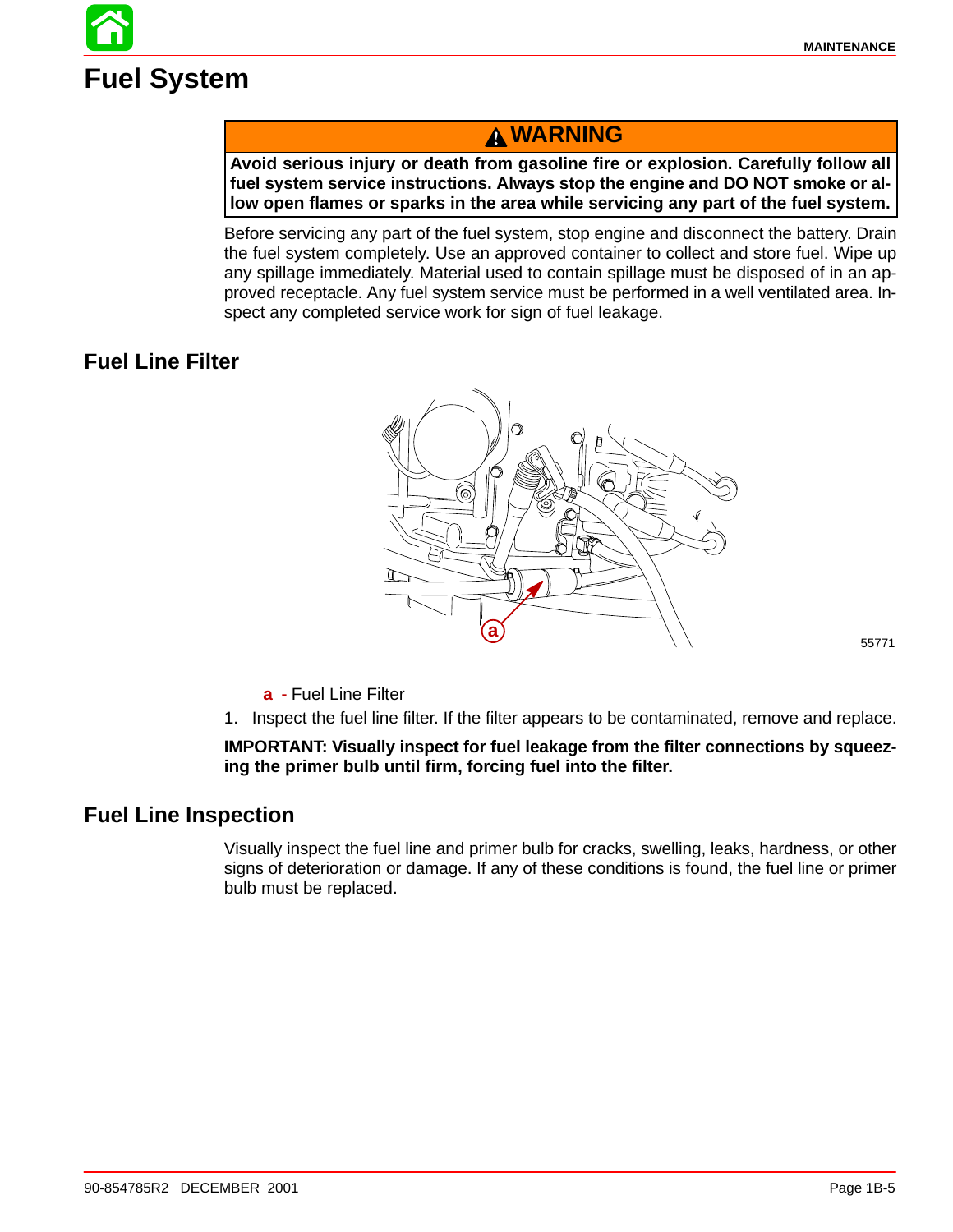

# **Corrosion Control Anode**

Your outboard has four corrosion control anodes. An anode helps protect the outboard against galvanic corrosion by sacrificing its metal to be slowly eroded instead of the outboard metals.

Each anode requires periodic inspection especially in salt water which will accelerate the erosion. To maintain this corrosion protection, always replace the anode before it is completely eroded. Never paint or apply a protective coating on the anode as this will reduce effectiveness of the anode.

1. One of the anodes is the trim tab installed on the gear case. A second anode is installed on the bottom of the transom bracket assembly.



**a -** Trim Tab **b -** Anode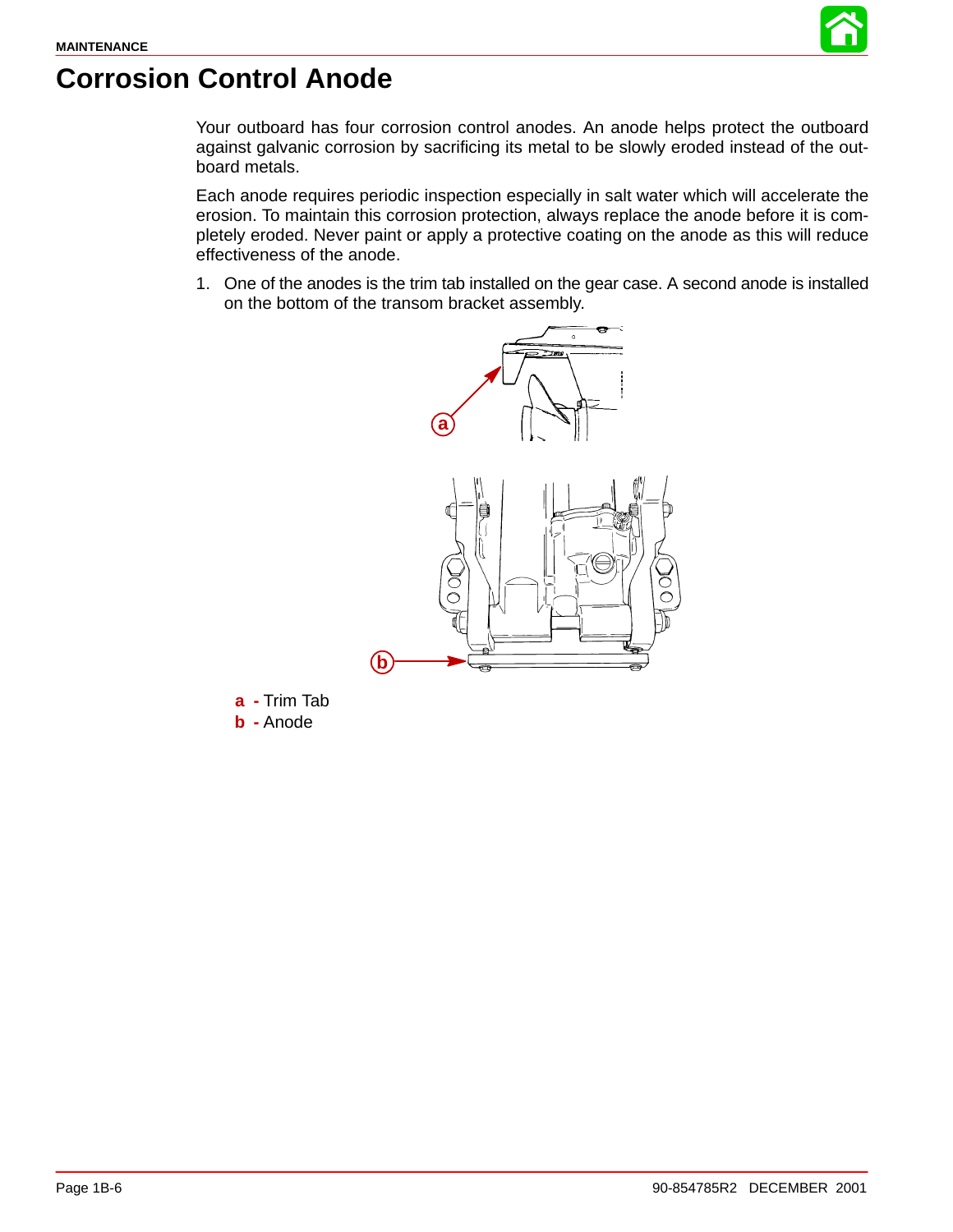2. Two anodes are installed in the engine block. Remove anodes at locations shown. Install each anode with rubber seal and cover. Tighten screws to the specified torque.



| <b>Anode Cover Torque</b> |  |
|---------------------------|--|
| 70 lb. in. (8 N·m)        |  |

# **Spark Plug Inspection**

Inspect spark plugs at the recommended intervals.

1. Remove the spark plug leads by twisting the rubber boots slightly and pull off.

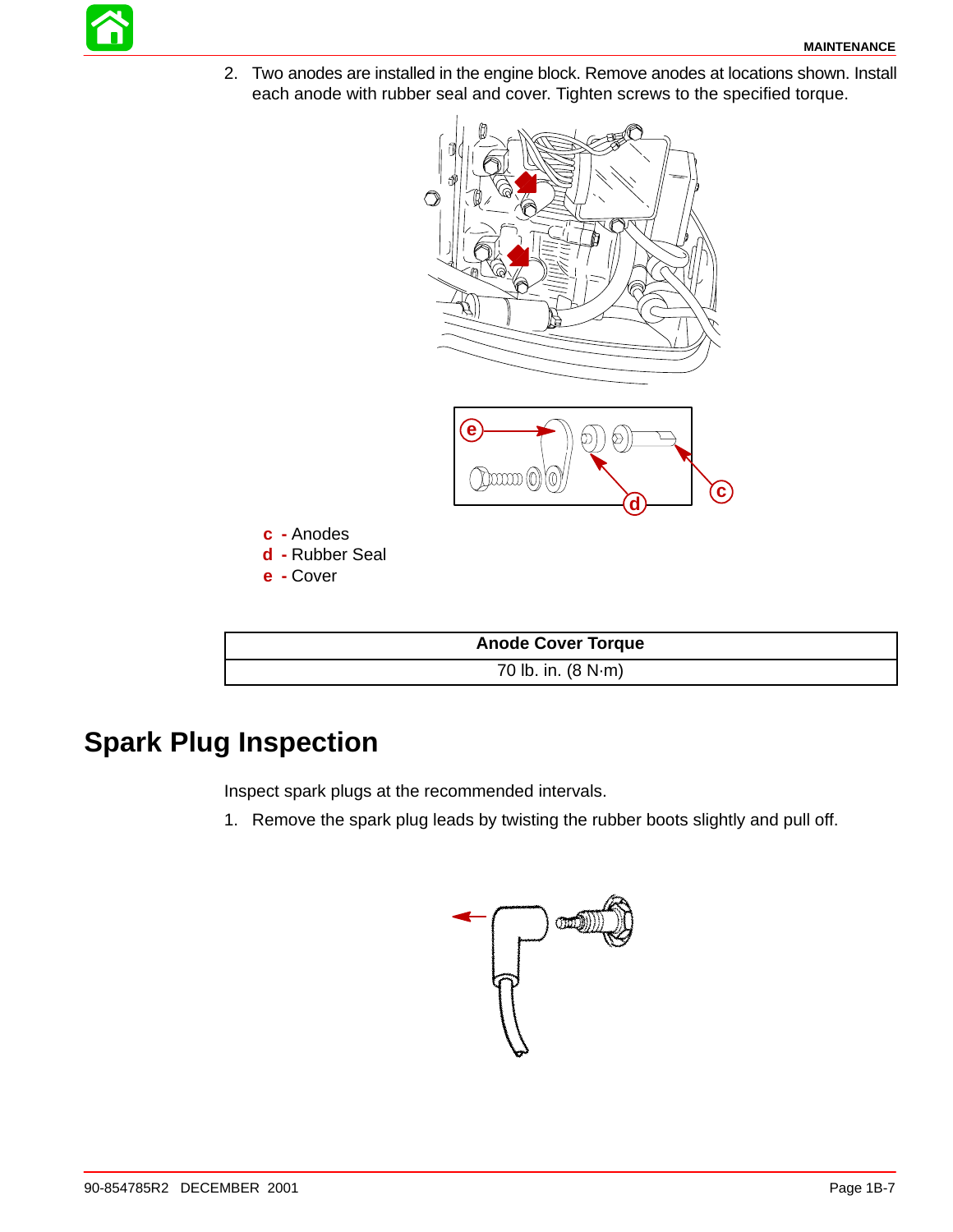

- 2. Remove the spark plugs to inspect and clean. Replace spark plug if electrode is worn or the insulator is rough, cracked, broken, blistered or fouled.
- 3. Set the spark plug gap. See Specification Chart.



4. Before reinstalling spark plugs, clean away dirt on the spark plug seats. Install plugs finger tight, and tighten 1/4 turn or to the specified torque.

| <b>Spark Plug Torque</b> |
|--------------------------|
| 150 lb. in. (17 N·m)     |

## **Battery Inspection**

The battery should be inspected at periodic intervals to ensure proper engine starting capability.

#### **IMPORTANT: Read the safety and maintenance instructions which accompany your battery.**

- 1. Turn off the engine before servicing the battery.
- 2. Add water as necessary to keep the battery full.
- 3. Make sure the battery is secure against movement.
- 4. Battery cable terminals should be clean, tight, and correctly installed. Positive to positive and negative to negative.
- 5. Make sure the battery is equipped with a nonconductive shield to prevent accidental shorting of battery terminals.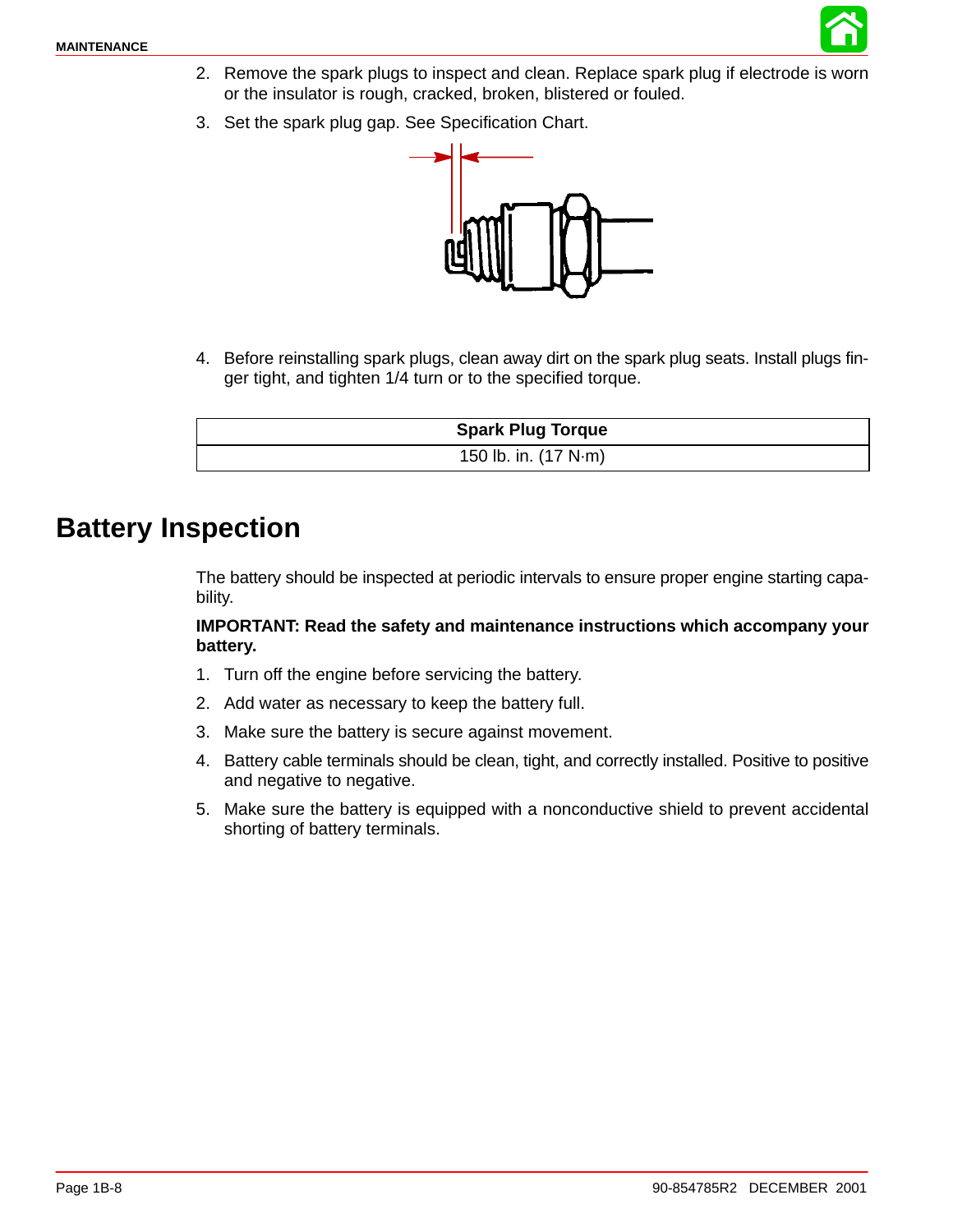# **Fuse Replacement – Electric Start Models**

The electric starting circuit is protected from overload by an SFE 20 AMP fuse. If the fuse is blown, the electric starter motor will not operate. Try to locate and correct the cause of the overload. If the cause is not found, the fuse may blow again. Replace the fuse with a fuse of the same rating.

1. Open the fuse holder and look at the silver colored band inside the fuse. If band is broken (a), replace the fuse. Replace fuse with a new fuse with the same rating.



## **Timing Belt Inspection**

- 1. Inspect the timing belt and replace if any of the following conditions are found.
	- a. Cracks in the back of the belt or in the base of the belt teeth.
	- b. Excessive wear at the roots of the cogs.
	- c. Rubber portion swollen by oil.
	- d. Belt surfaces roughened.
	- e. Signs of wear on edges or outer surfaces of belt.



**a -** Timing Belt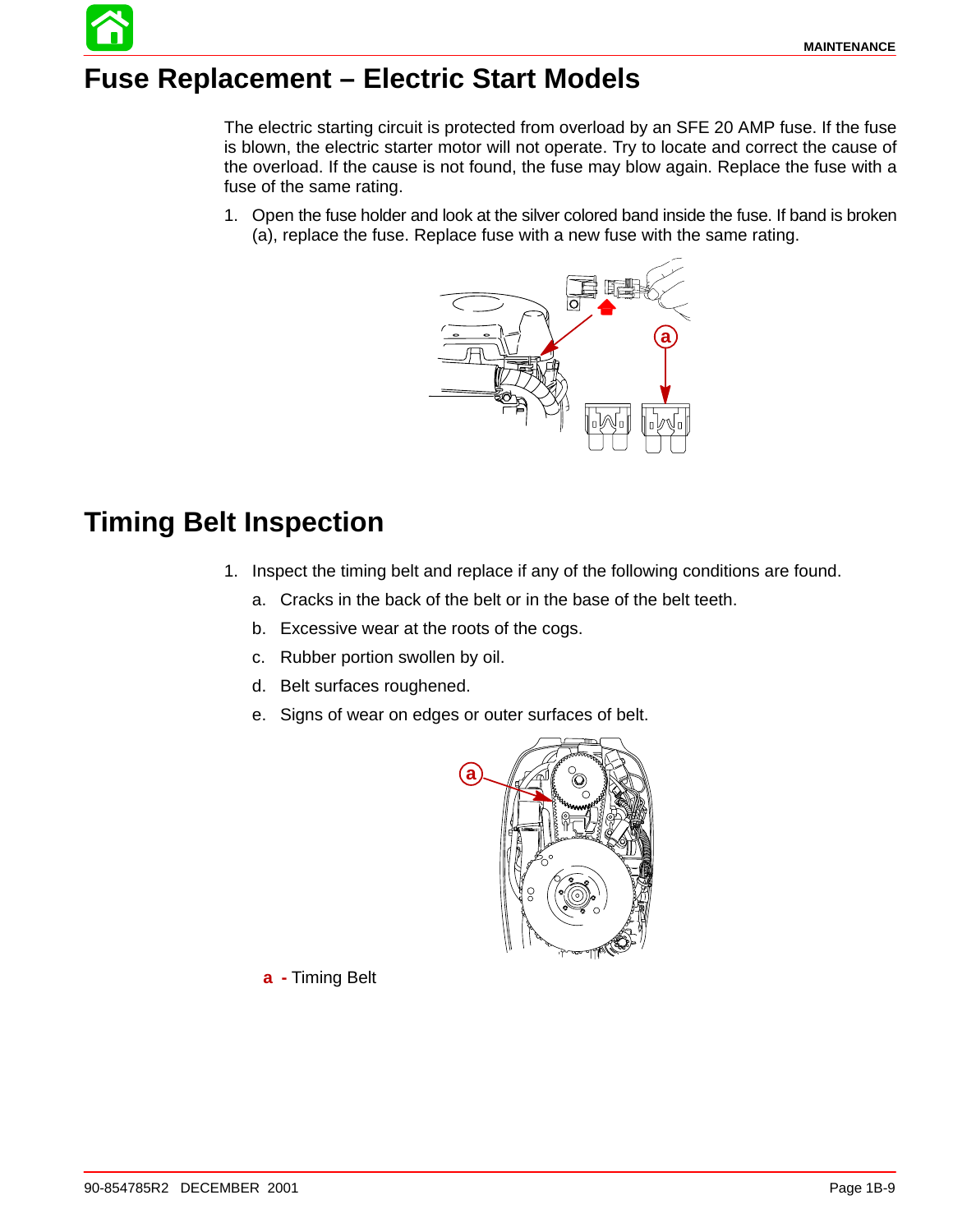

# **Lubrication Points**

#### **Lubricate Point 1 with Anti-Corrosion Grease or 2-4-C Marine Lubricant with Teflon**

1. Propeller Shaft – Refer to Propeller Replacement for removal and installation of the propeller. Coat the entire propeller shaft with lubricant to prevent the propeller hub from corroding and seizing to the shaft.



**Lubricate Points 2 thru 4 with 2-4-C Marine Lubricant with Teflon or Special Lubricant 101.**

2. Swivel Bracket – Lubricate through fitting.



- 3. Tilt Tube Lubricate through fittings.
- 4. Co-Pilot shaft (Tiller Handle Models)-Lubricate through fitting. Move steering friction lever back and forth while lubricating.

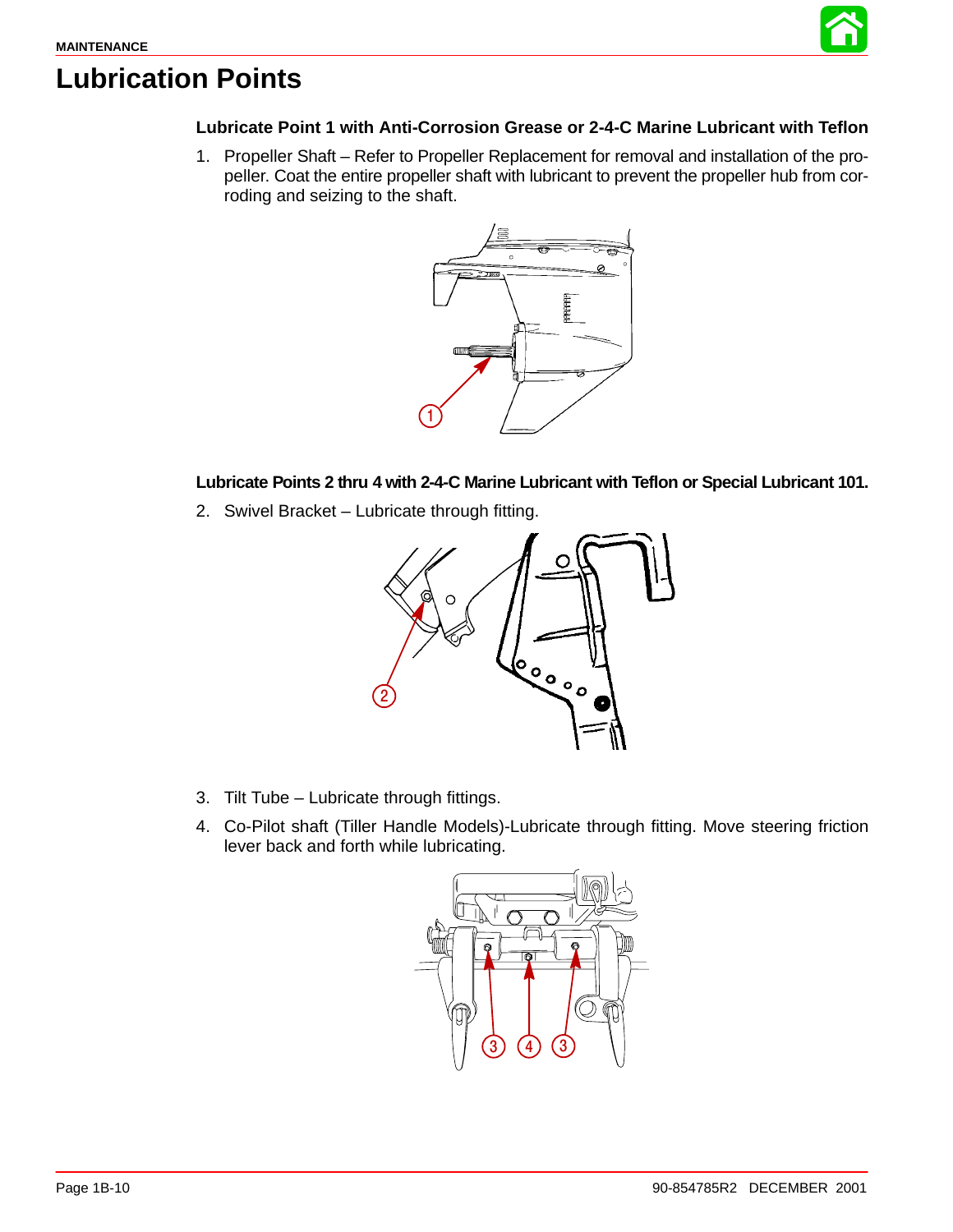5. Lubricate threads on transom clamp screws (if equipped).



6. Steering Cable – Rotate steering wheel to fully retract the steering cable end into the outboard tilt tube. Lubricate through fitting.



- **a -** Steering Cable End
- **b -** Fitting

## **WARNING**

**The end of the steering cable must be fully retracted into the outboard tilt tube before adding lubricant. Adding lubricant to steering cable when fully extended could cause steering cable to become hydraulically locked. An hydraulically locked steering cable will cause loss of steering control, possibly resulting in serious injury or death.**

#### **Lubricate Point 7 with light weight oil.**

7. Steering Link Rod Pivot Points – Lubricate points.

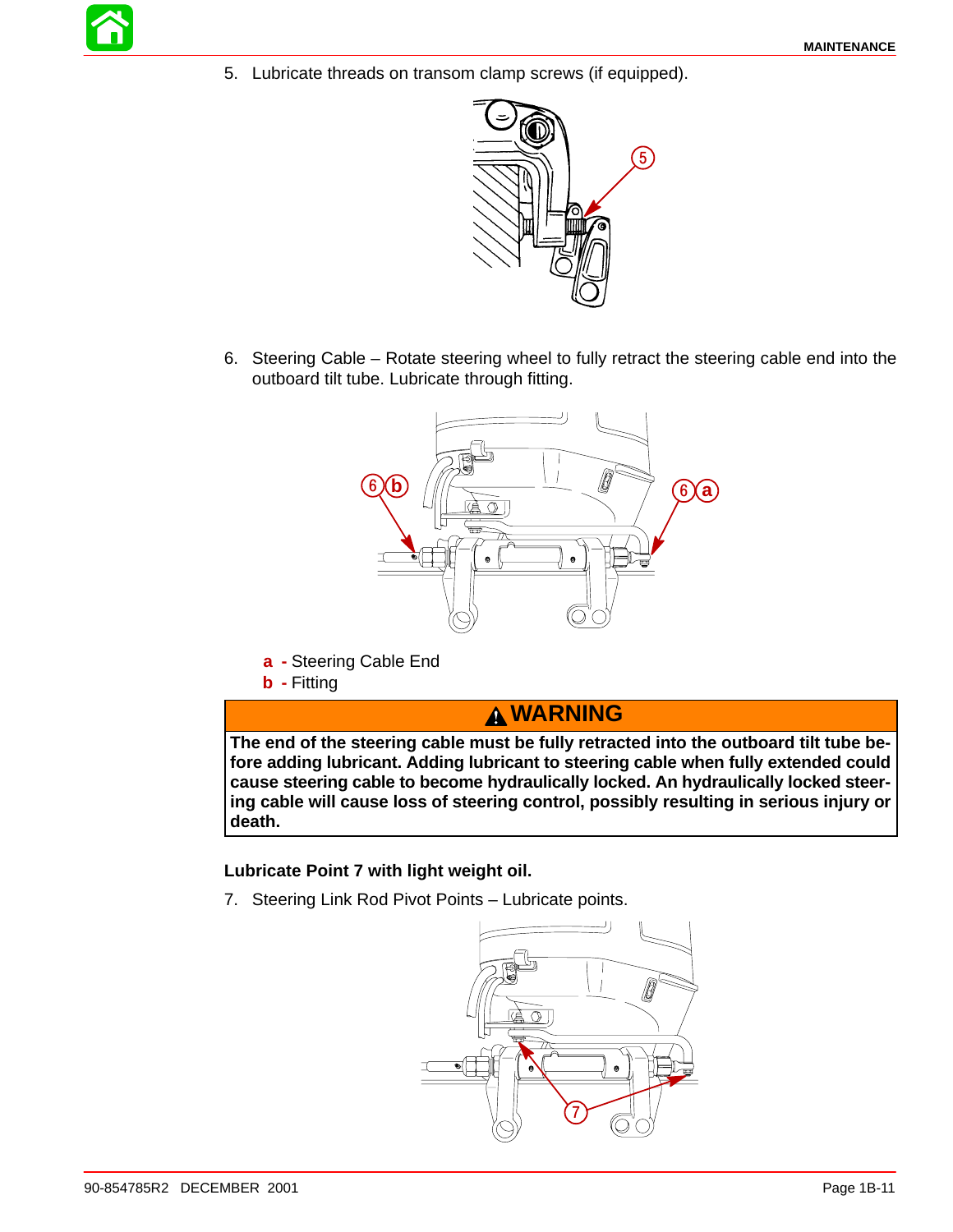

# **Checking Power Trim Fluid**

1. Tilt outboard to the full up position and engage the tilt support lock.



- **a -** Tilt Support Lock
- 2. Remove fill cap and check fluid level. The fluid level should be even with the bottom of the fill hole. Add Power Trim & Steering Fluid. If not available, use automotive (ATF) automatic transmission fluid.



**a -** Fill Cap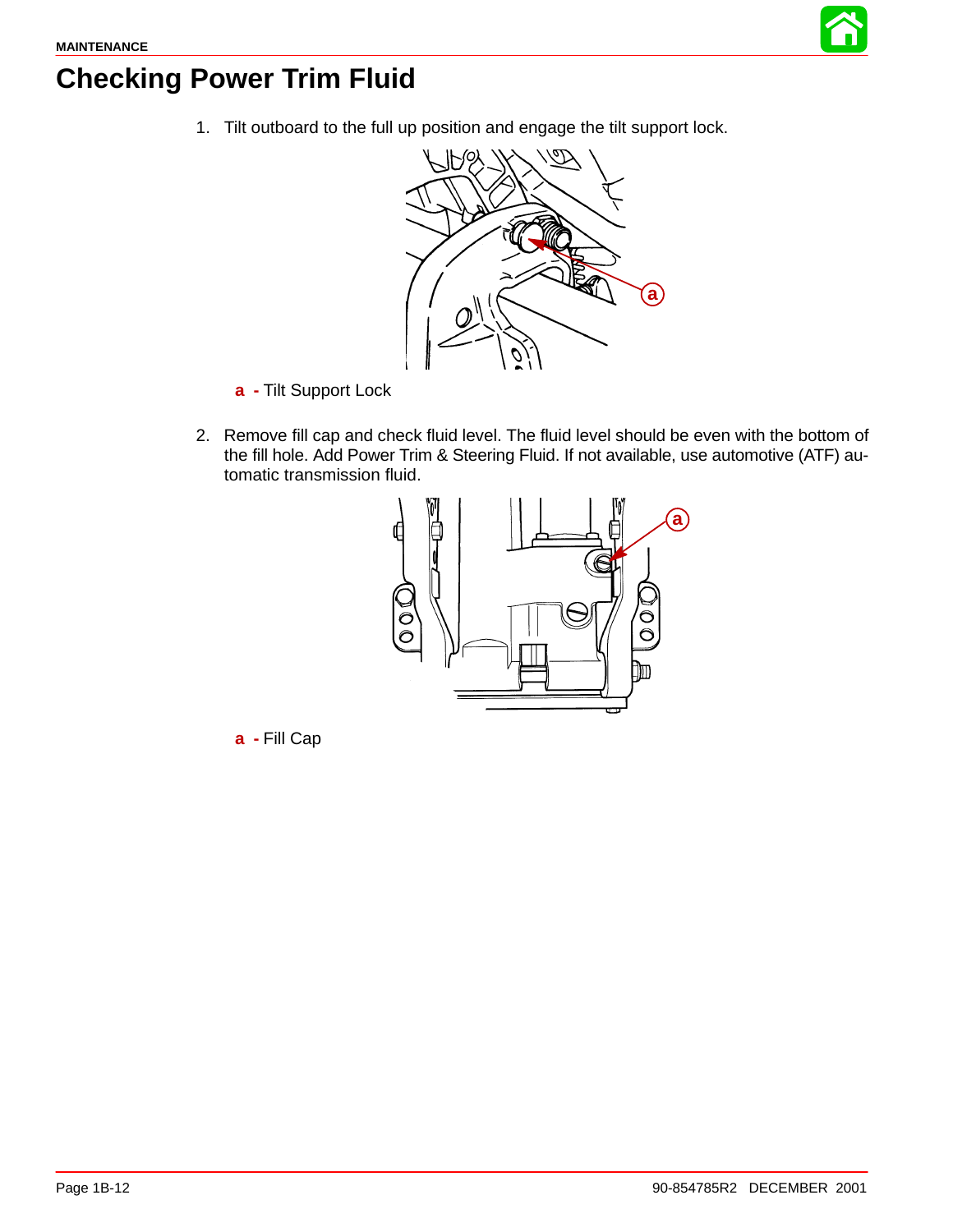# **Changing Engine Oil**

#### **Engine Oil Capacity 3 U.S. Quarts (3.0 Liters)**

### **Oil Changing Procedure**

#### Pump Method

- 1. Place the outboard in an vertical upright position.
- 2. Remove dipstick and thread a Quicksilver Crankcase Oil Pump onto the dipstick tube. Pump out the engine oil into an appropriate container.



**a -** Crankcase Oil Pump

#### Drain Plug Method

- 1. Tilt the outboard up to the trailer position.
- 2. Turn the steering on the outboard so that the drain hole is facing downward. Remove drain plug and drain engine oil into an appropriate container. Lubricate the seal on the drain plug with oil and reinstall.



**a -** Drain Hole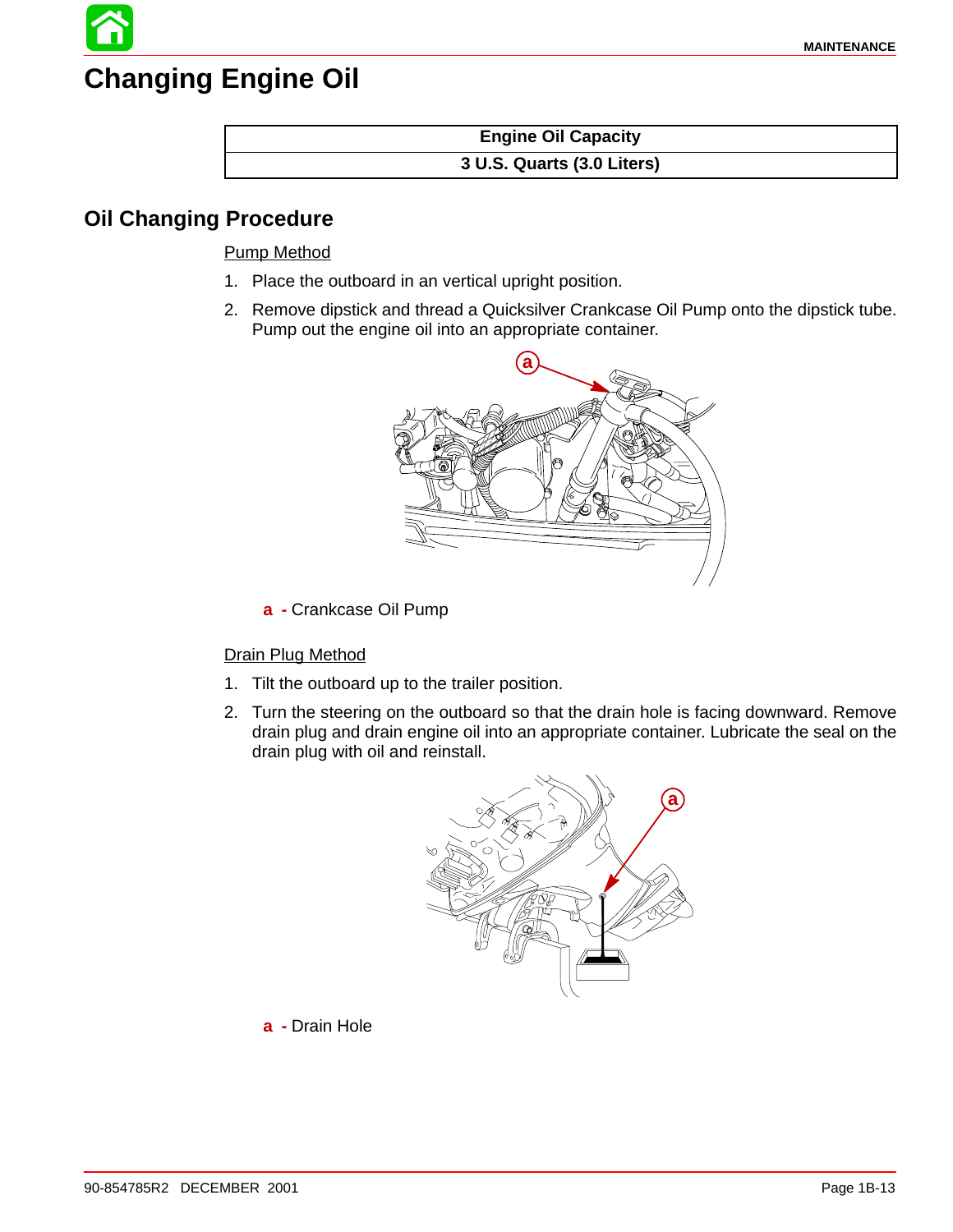## **Changing Oil Filter**



- 2. Unscrew old filter by turning the filter to the left.
- 3. Clean the mounting base. Apply film of clean oil to filter gasket. Do not use grease. Screw new filter on until gasket contacts base, then tighten 3/4 to 1 turn.



55854

- **a -** Oil Filter
- **b -** Oil Filter Wrench (91-802653)

## **Oil Filling**

- 1. Remove the oil fill cap and add oil to to proper operating level.
- 2. Idle engine for five minutes and check for leaks. Stop engine and check oil level on dipstick. Add oil if necessary.



**c -** Oil Fill Cap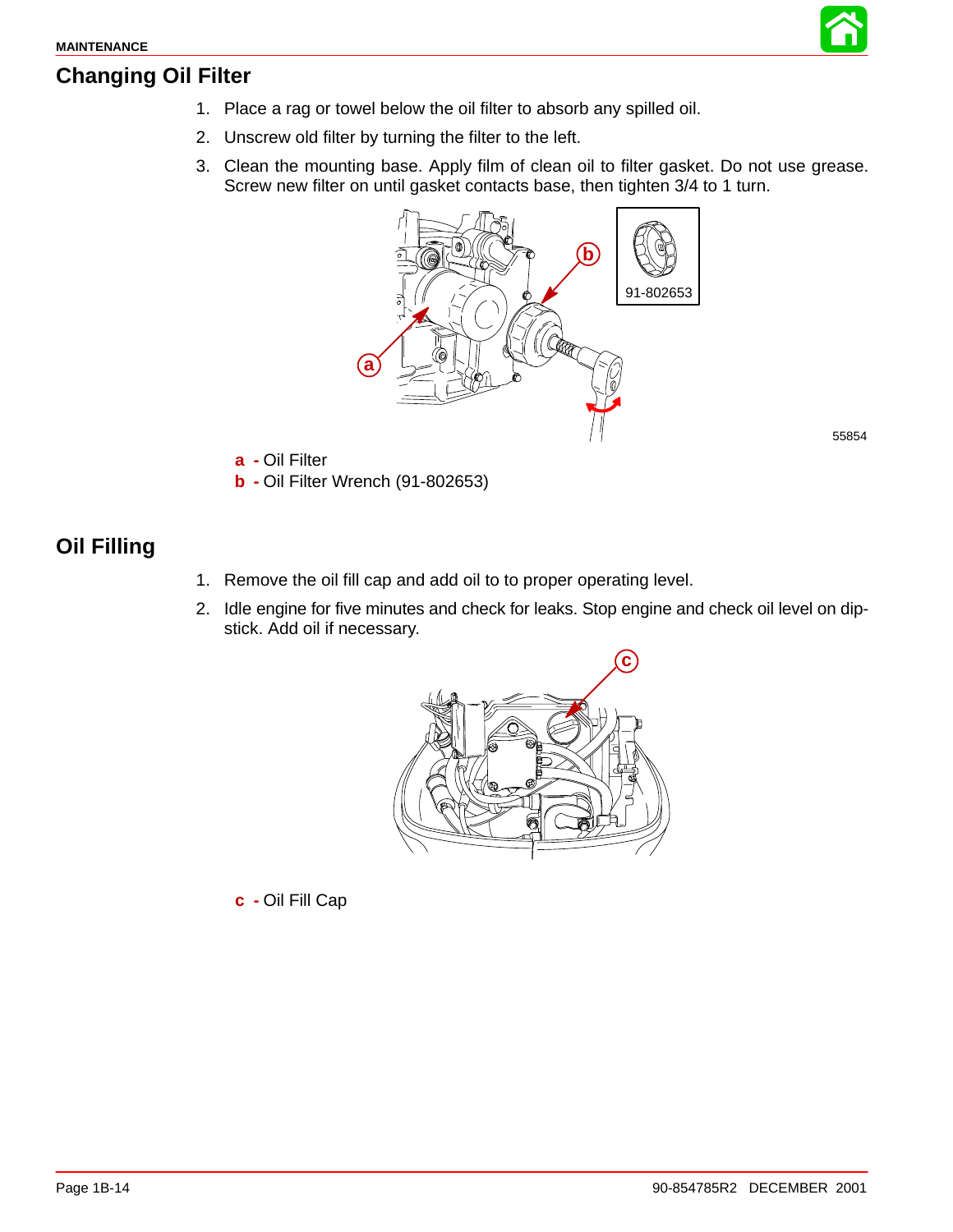## **Gear Case Lubrication**

When adding or changing gear case lubricant, visually check for the presence of water in the lubricant. If water is present, it may have settled to the bottom and will drain out prior to the lubricant, or it may be mixed with the lubricant, giving it a milky colored appearance. If water is noticed, have the gear case checked by your dealer. Water in the lubricant may result in premature bearing failure, or in freezing temperatures, will turn to ice and damage the gear case.

Whenever you remove the fill/drain plug, examine the magnetic end for metal particles. A small amount of metal filings or fine metal particles indicates normal gear wear. An excessive amount of metal filings or larger particles (chips) may indicate abnormal gear wear and should be checked by an authorized dealer.

### **Draining Gear Case**

- 1. Place outboard in a vertical operating position.
- 2. Place a drain pan below outboard.
- 3. Remove vent plug and fill/drain plug and drain lubricant.



- **a -** Drain Pan
- **b -** Vent Plug
- **c -** Drain Plug

### **Gear Case Lubricant Capacity**

Gear case lubricant capacity is approximately 14.9 fl. oz. (440 mL).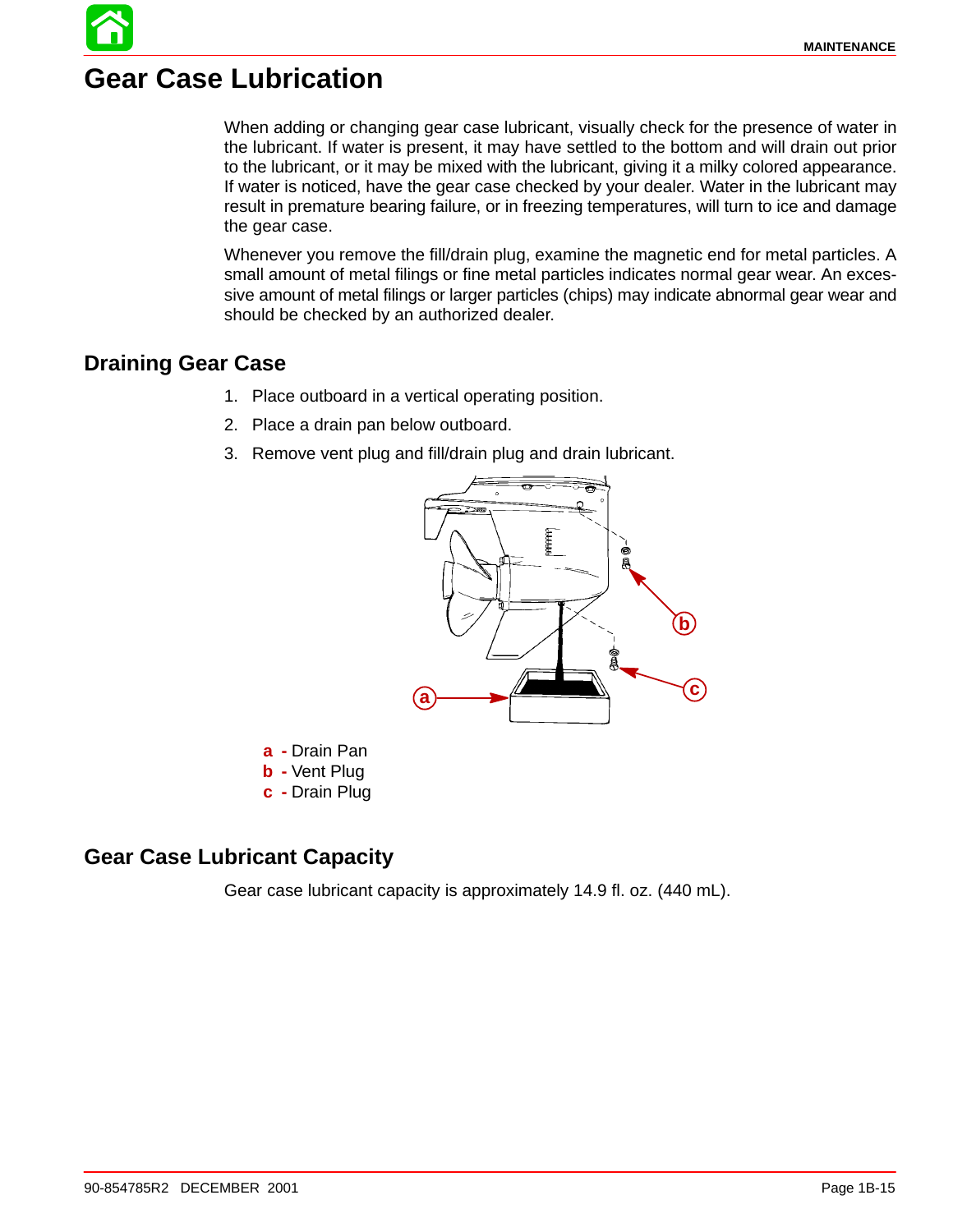## **Checking Gear Case Lubricant Level and Refilling Gear Case**

- 1. Place outboard in a vertical operating position.
- 2. Remove vent plug.
- 3. Place lubricant tube into the fill hole and add lubricant until it appears at the vent hole.



**a -** Vent Plug

**b -** Lubricant Tube

**c -** Vent Hole

#### **IMPORTANT: Replace sealing washers if damaged.**

- 4. Stop adding lubricant. Install the vent plug and sealing washer before removing the lubricant tube.
- 5. Remove lubricant tube and reinstall cleaned fill/drain plug and sealing washer.



**d -** Sealing Washer

## **Storage Preparation**

The major consideration in preparing your outboard for storage is to protect it from rust, corrosion, and damage caused by freezing of trapped water.

The following storage procedures should be followed to prepare your outboard for out-ofseason storage or prolonged storage (two months or longer).

### **CAUTION**

**Never start or run your outboard (even momentarily) without water circulating through the cooling water intake in the gear case to prevent damage to the water pump (running dry) or overheating of the engine.**